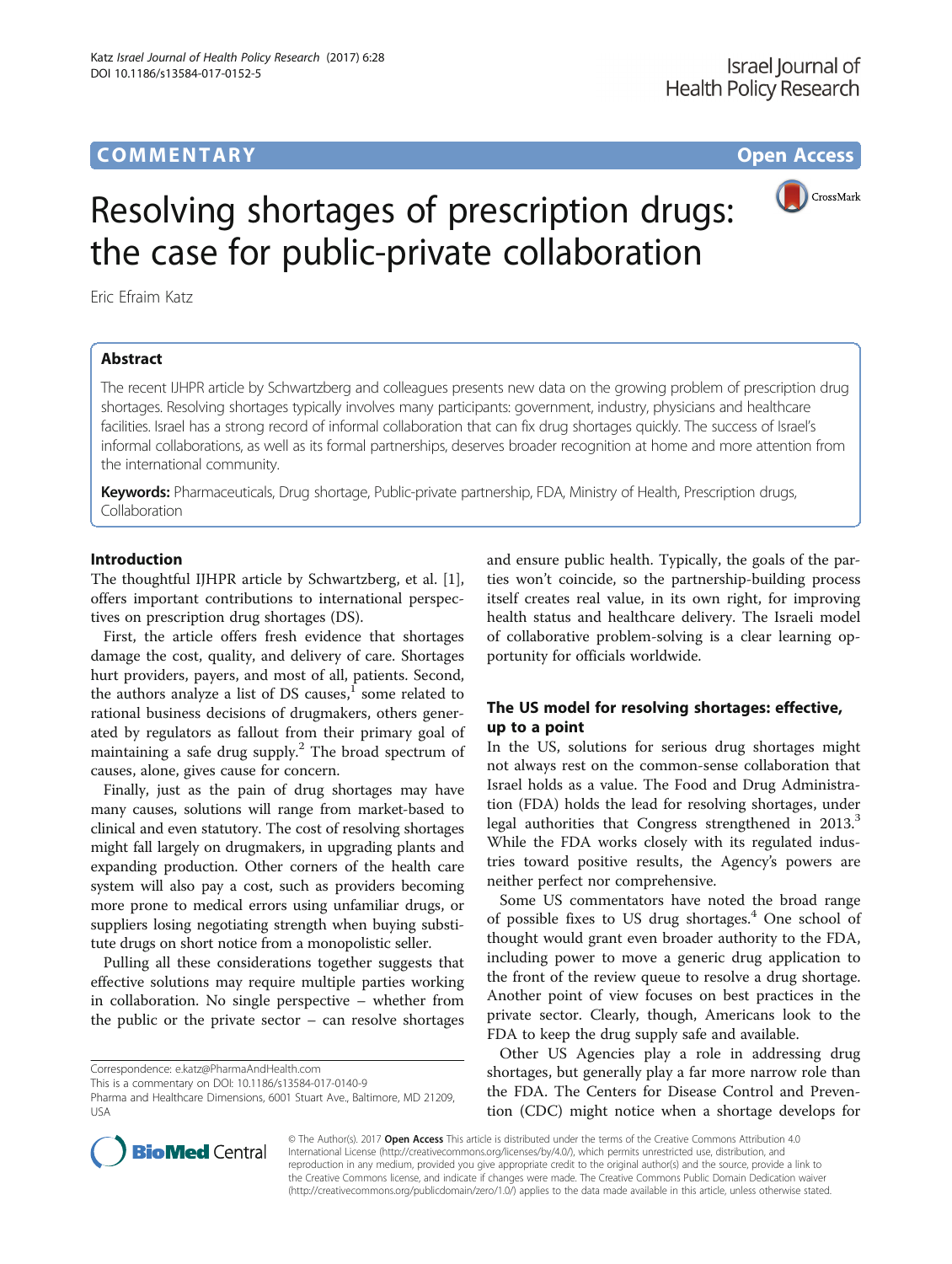antibiotics for critical infections or biologics such as vaccines and immunoglobulins. Similarly, the Drug Enforcement Administration (DEA) may step in when a narcotic under production quotas goes into shortage. Even so, it might be that aside from the FDA, Agencies finding a shortage might not even know where to turn.

The private sector also plays a role, albeit sometimes more limited, in preventing shortages. One hospital group limits its group purchasing to generic drug suppliers known for quality in the finished drug and the raw ingredients, to minimize the risk of safety-related plant shutdowns that lead to shortages.<sup>5</sup> Drug companies also seem to pay more attention to how business decisions relate to drug availability, perhaps due to new laws requiring advance reporting of potential shortages.

At first glance, the increasing number of serious shortages may suggest a grim outlook for patient care. The sheer number of factors behind a shortage, and the number of parties needed for a resolution, is hardly good news. Certain novel case studies in the Schwartzberg article, though, may help uncover a path to shrinking the growing problem: enhancing collaboration and publicprivate partnership.

# The Israeli model and lessons for the international arena

The narrative in the Schwartzberg article describes several Israeli models for addressing shortages. The parties capable of fixing the shortages fall into a few groupings, each holding a different perspective on both cause and fix. Examples of the different points of view include:

- 1) Drugmakers. A manufacturer's first obligation is to the financial interests of the shareholders. Patients fall behind that, perhaps followed by other business interests including compliance with government regulations.
- 2) Payers. The health funds have a responsibility to keep members healthy, but also to do so at an affordable price. Unavailable drugs can lead to higher-priced alternative drugs and perhaps higher costs for overall care.
- 3) Physicians & providers. A physician's responsibility is to treat the patient with the most appropriate therapies available: the right drug, at the right time. When the optimal drug goes into shortage, the doctor-patient relationship could suffer even if the treatment succeeds.
- 4) Patients. It might appear at first that the most important party in the healthcare equation – the patient – has little power to resolve a drug shortage. In fact, though, patients and their families have many options for resolving a shortage, one drug and

one patient at a time: using a different pharmacy, taking a less convenient dosage form or resorting to private importation.

5) Government. While other nations might isolate pharmaceutical agencies from other public health initiatives, Israel's Ministry of Health (MoH) holds authority over both drug regulatory powers and multiple public health programs. This multi-faceted role offers the MoH multiple vantage points and multiple tools to address drug shortages. As a result, Israel's MoH has potential for flexibility and perspective that might not exist in other national models that isolate each activity.

Beyond its contribution of new data and analysis into the nature of drug shortages, the Schwartzberg article shows fresh examples of the role various players from the public and private sectors can play. The article cites how a simple change in labeling, or an accompanying Dear Health Care Provider letter, can solve the case of a Narrow Therapeutic Index (NTI) drug going into shortage and shrinking the range of available therapies. The resolution required collaboration from the MoH, drugmaker and even wholesale purchasers. The broad reach of the MoH, and the openness of other players to a partnership model, gives Israel a head start toward treating and even preventing dangerous shortages of prescription drugs.

What is it about informal collaboration that succeeds? Clearly, the first step toward success is assembling all key players and achieving transparency in identifying the root cause.<sup>6</sup> It may be difficult for a drugmaker to speak publicly about why it halted production, but the resolution is different if the plant failed a Good Manufacturing Practices (GMP) inspection compared to cases involving a drop in demand or profitability. Informal collaboration, among parties with very different interests (profit, public health, patient care), can fix shortages and save lives.

One refreshing part of the Schwartzberg perspective is that unlike larger nations with more developed regulatory schemes, Israel may have preserved the ability to resolve multi-party issues with a phone call. The article mentions steps like temporary labeling changes in the face of short-term risk of drug allergy. In other nations, this might require very slow Agency-wide action (in the US), or multiple nationstate discussions (in the EU).

Two aspects of these reports deserve special attention. First is the knowledge the article provides through a primary dataset showing the extent of shortages. Second, and perhaps just as instructive, are examples of creative problem-solving to keep market-based shortages from turning into patient-based adverse events.